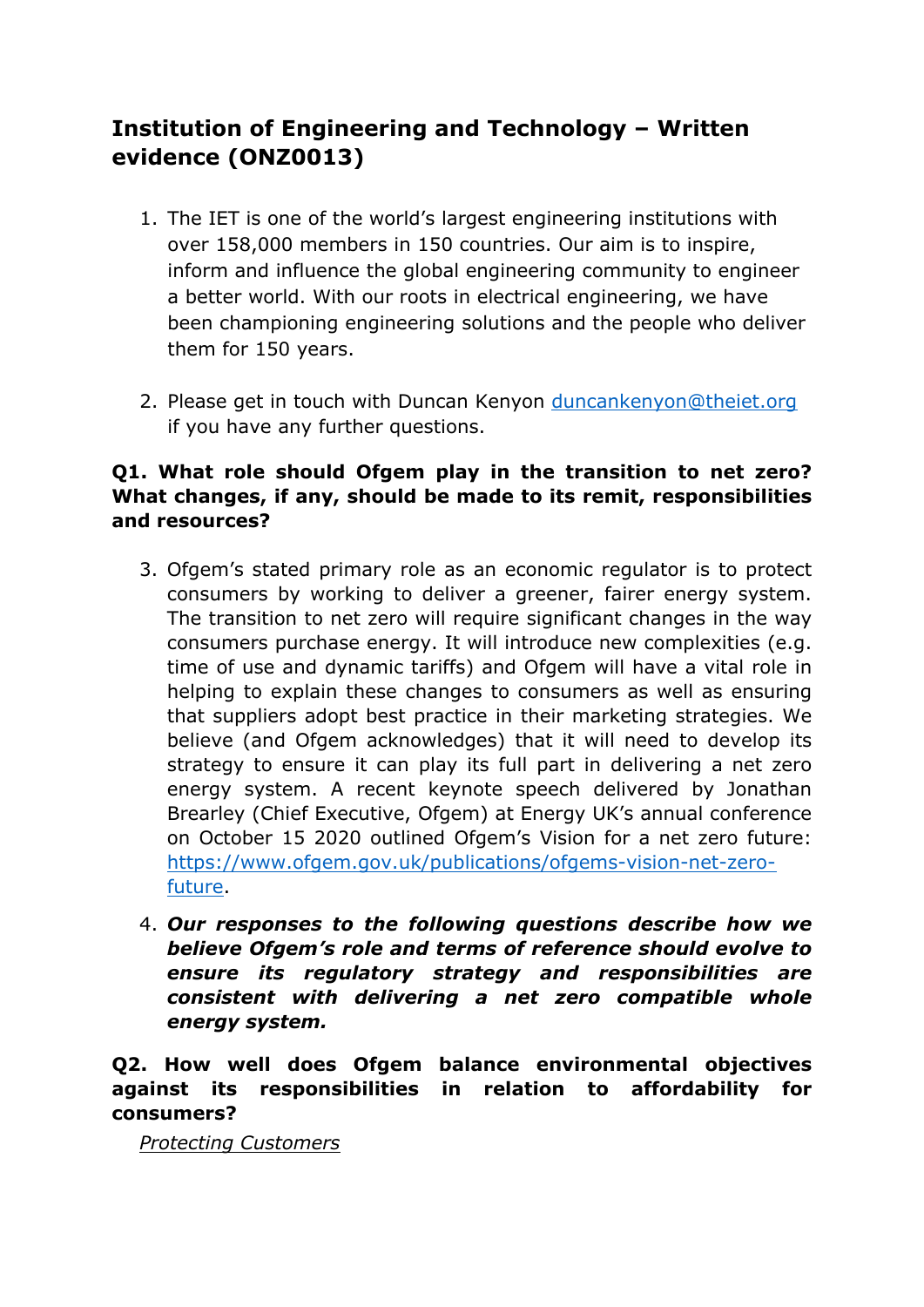- 5. Ofgem, as an economic regulator, is fully aware of the need to ensure energy-related environmental objectives are delivered as economically (and hence as affordably) as possible. In particular, Ofgem has a strong focus on fuel-poor and vulnerable customers for whom any energy price increases necessary to deliver environmental objectives might be very challenging.
- 6. By way of a practical example of how Ofgem balances environmental objectives against its responsibilities in relation to affordability for consumers, Ofgem requires Energy Suppliers to promote measures which improve the ability of low income, fuelpoor and vulnerable households to heat their homes. This includes actions that result in heating savings, such as the replacement or upgrade of inefficient heating systems, or through energy efficiency improvements. Ofgem maintains an ECO register which Suppliers must report into.
- 7. *However, some 22.9% of a typical domestic electricity bill is accounted for by environmental and social obligations (cf. only 1.9% for gas bills)<sup>i</sup> and this raises a question as to the sustainability of this policy of charging electricity consumers for measures which are in place to reduce energy-related CO<sup>2</sup> emissions*.
- 8. Environmental and social obligation costs include those associated with the renewable obligation, feed-in tariffs, CfDs, and the capacity market. Given that electricity production is becoming increasingly less carbon-intensive whilst methane (or in future methane/hydrogen) gas consumption will continue to produce  $CO<sub>2</sub>$ emissions, this higher loading of social and environmental costs towards electricity bills might seem disproportionate. Moreover, given that decarbonisation of domestic space and water heating and personal transport is likely to result in higher levels of (low carbon) electricity consumption in future, the result of maintaining this loading of social and environmental costs towards electricity bills might become a barrier to consumers switching from gas to electric heating, or even switching from a petrol or diesel car to a BEV.
- **9. C***onsideration should be given to a more equitable basis for recovering from consumers the costs of meeting environmental and social obligations, recognising the relative contributions to CO<sup>2</sup> emissions from electricity and gas consumption***.**

*Incentives on Network and System Operators*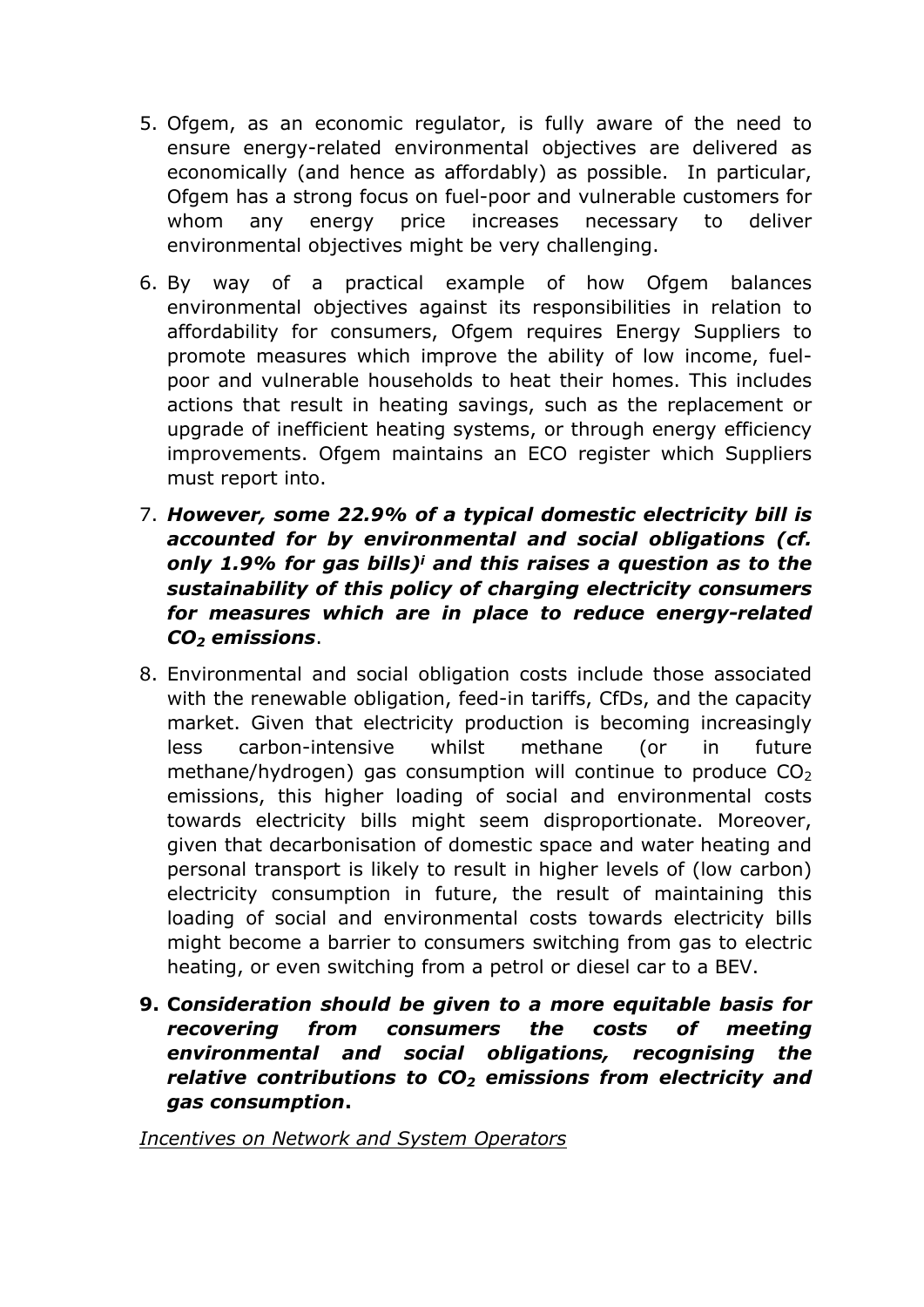- 10. In respect of electricity system, Ofgem rigorously scrutinises the business plans of the companies that own and operate the energy networks as part of its periodic regulatory reviews to ensure expenditure (or incremental expenditure) proposed in relation to delivering environmental benefits is justified on a cost-benefit basis. Ofgem has a standard form of cost-benefit analysis (CBA) based on discounted cashflow which allows the network companies to include carbon-related benefits alongside other benefits in their business case for any given project or programme of work. For example, an electricity network company might propose a more expensive system reinforcement option that delivers lower network technical losses where the higher initial cost is justified in net present value (npv) terms by the sustained reduction in generated electricity (and hence carbon emissions) to supply those losses.
- 11. Ofgem has also previously introduced a 'low carbon network fund' (LCNF) which has provided electricity network companies with an innovation stimulus to develop low carbon technologies which are not yet at a 'technology readiness level' appropriate for widescale adoption as 'business as usual'. The LCNF is funded partly by the companies but mainly by customers. Whilst this does mean a small increase in use of system charges in the shorter term, the resulting rollout of the technical and/or commercial innovation developed through the fund should reduce network charges, and energy charges generally, in the longer term. Although the LCNF is now discontinued, it has been replaced by a Network Innovation Allowance and Competition which will be carried forward in the form of a Network Innovation Allowance and a Strategic Innovation Fund throughout the RIIO-2 period.
- 12. *Ofgem's overall innovation stimulus package should be sufficient to encourage network operators to continue to develop commercial and technological innovations which support an increasingly efficient and affordable net-zero compatible energy system*.
- 13. However, given the level of innovation already delivered by network operators largely aimed at the anticipated future challenges for energy networks in supporting low carbon transition, it is important that customers who have largely funded these innovations are able to increasingly see a return on their investment in terms of lower use of system charges.
- 14. *In order to maximise synergies and ensure the benefits to customers materialise promptly as low carbon transition progresses, there needs now to be greater focus on*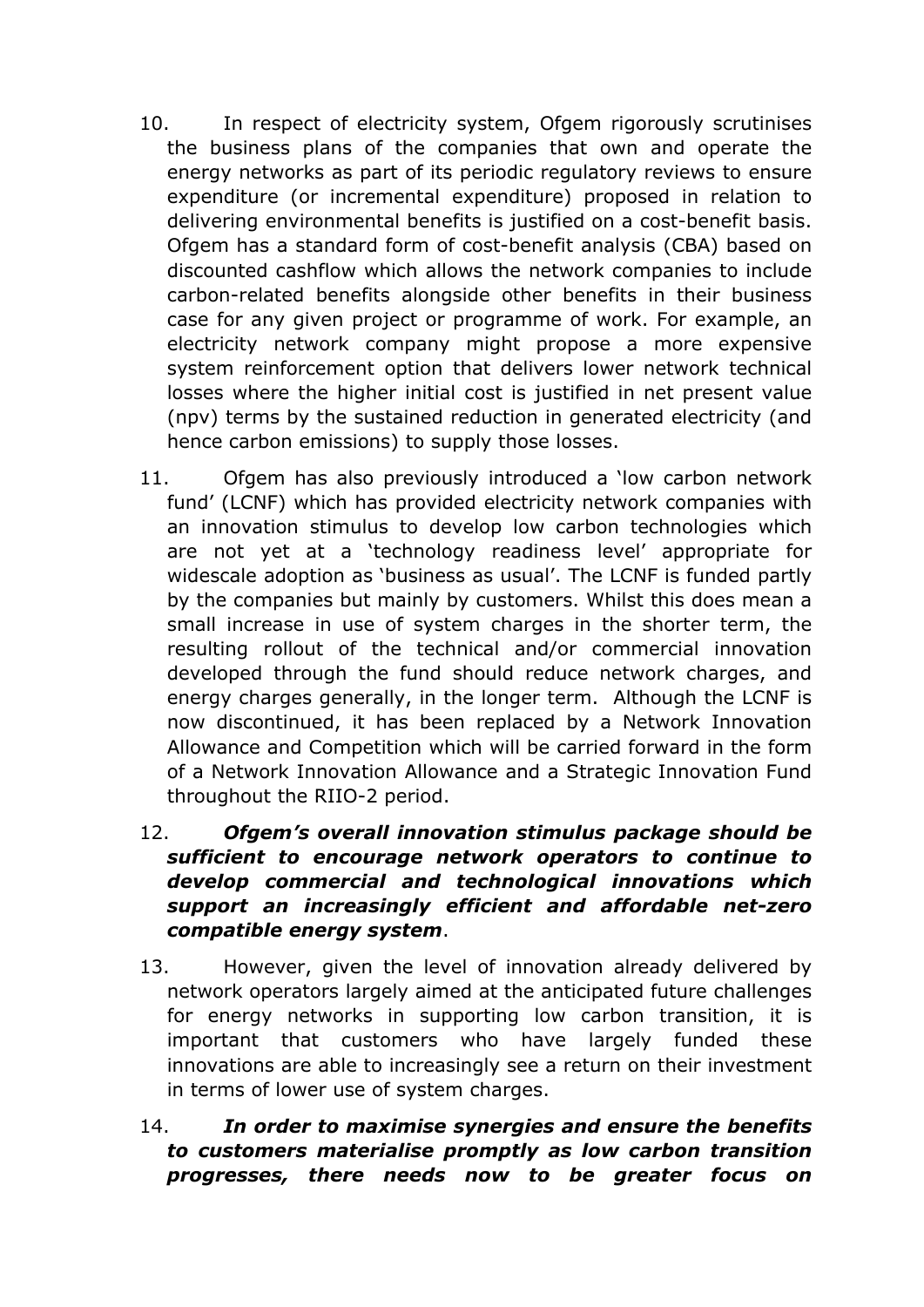*integration of innovation across the whole energy sector, and also on implementation as business as usual*.

# **Q3. How well does Ofgem fulfil its obligations to consumers? Does Ofgem take consumer views into account sufficiently, particularly those of vulnerable consumers?**

- 15. Ofgem takes consumers' views into account through various means. This includes public consultations and stakeholder / customer forums and surveys. Ofgem has also engaged a RIIO-2 Challenge Group which reviews and challenges network operators RIIO-2 business plans. The Challenge Group includes representatives from Which, Consumer Futures, and Citizens Advice as well as non-energy industry professionals and academics.
- 16. Ofgem also places a strong focus on vulnerable customers through its consumer vulnerability strategy: [https://www.ofgem.gov.uk/publications/consumer-vulnerability](https://www.ofgem.gov.uk/publications/consumer-vulnerability-strategy-2025)[strategy-2025](https://www.ofgem.gov.uk/publications/consumer-vulnerability-strategy-2025) which includes the objectives of:
	- improving identification of vulnerability and smart use of data
	- supporting those struggling with their bills
	- driving significant improvements in customer service for vulnerable groups
	- encouraging positive and inclusive innovation
	- working with partners to tackle issues that cut across multiple sectors
- 17. Ofgem also exercises its responsibility to ensure Suppliers meet their social obligations through Social Obligation Reporting on matters such as:
	- payment methods
	- levels of debt
	- disconnection rates
	- prepayment meters
	- non-financial support for customers in vulnerable situations
- 18. *From a net zero and Energy White Paper perspective, Ofgem should ensure it has sufficient focus on Suppliers offering time-of-use or dynamic energy retail tariffs that make use of smart metering data, and half-hourly settlement (of currently 'profiled' consumer groups) and hence provide consumers with the opportunity to make savings on their electricity bills whilst supporting low carbon energy transition through being flexible in the way they use electricityii* .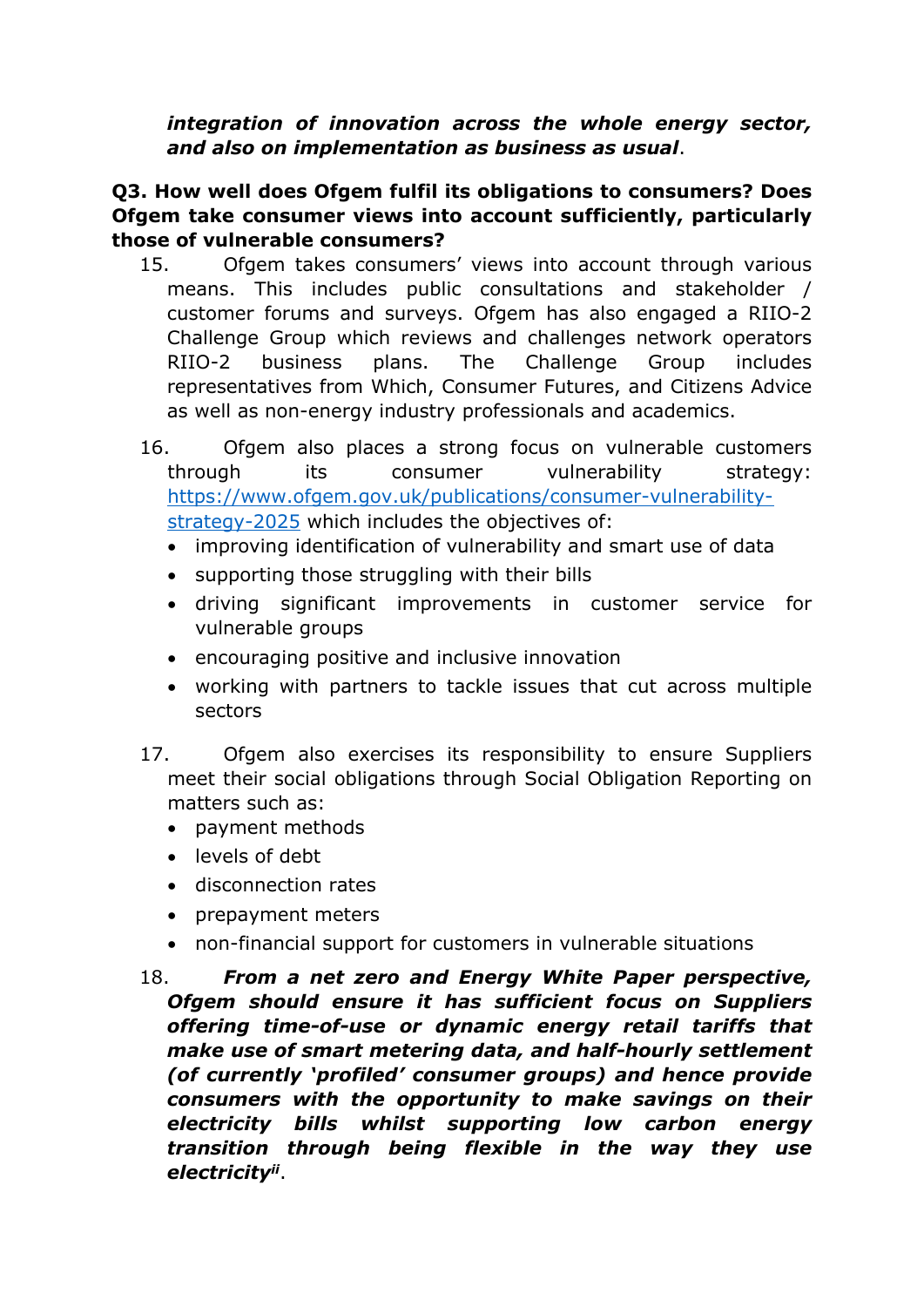19. Ofgem will have an important role to ensure that these more complex tariffs are made 'customer-friendly' so that customers can have the confidence to use them. These new tariffs will be particularly important in terms of future electrification of home heating once sales of new gas boilers are banned (potentially from as early as the mid-2030s) and also in terms of consumers having access to EV charging facilities that don't unduly penalise those who are unable to charge their EVs at home. In this respect it will be essential that markets for flexibility are not only established but also coordinated so that customers benefit from maximising flexibility across the full energy chain (we expand on this point in our response to question 5).

# *20. In terms of Ofgem's obligations to consumers, it is essential that Ofgem takes steps to ensure that customers are rewarded for the value of the flexibility they provide across the whole energy chain.*

# **Q4. What implications will the transition to net zero have for the security of the UK's energy supply? How does Ofgem currently manage issues relating to security of supply?**

*Ofgem's Jurisdiction*

21. Ofgem's remit for security of energy supply is limited to its regulatory duties in respect of the operation, transmission and distribution activities of the electricity and gas systems, and to gas and electricity energy market regulation in Great Britain. Ofgem is also responsible for managing the competitive tender process through which offshore transmission assets are sold and licences are granted. However, it is important to remember that Ofgem cannot ensure that sufficient generation capacity is built to provide supply security. There are various market mechanisms in place to encourage investment in new capacity and the future development of these markets is a subject in itself. Also, Ofgem has no responsibility for other energy vectors such as oil or heat networks, or for the security of supply of primary fuels (or for electricity and gas regulation in Northern Ireland).

# *22. It is for consideration whether Ofgem's duties should be extended, or whether a new independent body – such as an Energy System Architect – should be established to ensure optimum deployment and coordination of energy supply and demand across all vectors.*

23. This includes for example cross-vector and arbitrage solutions, production of green hydrogen through electrolysis, short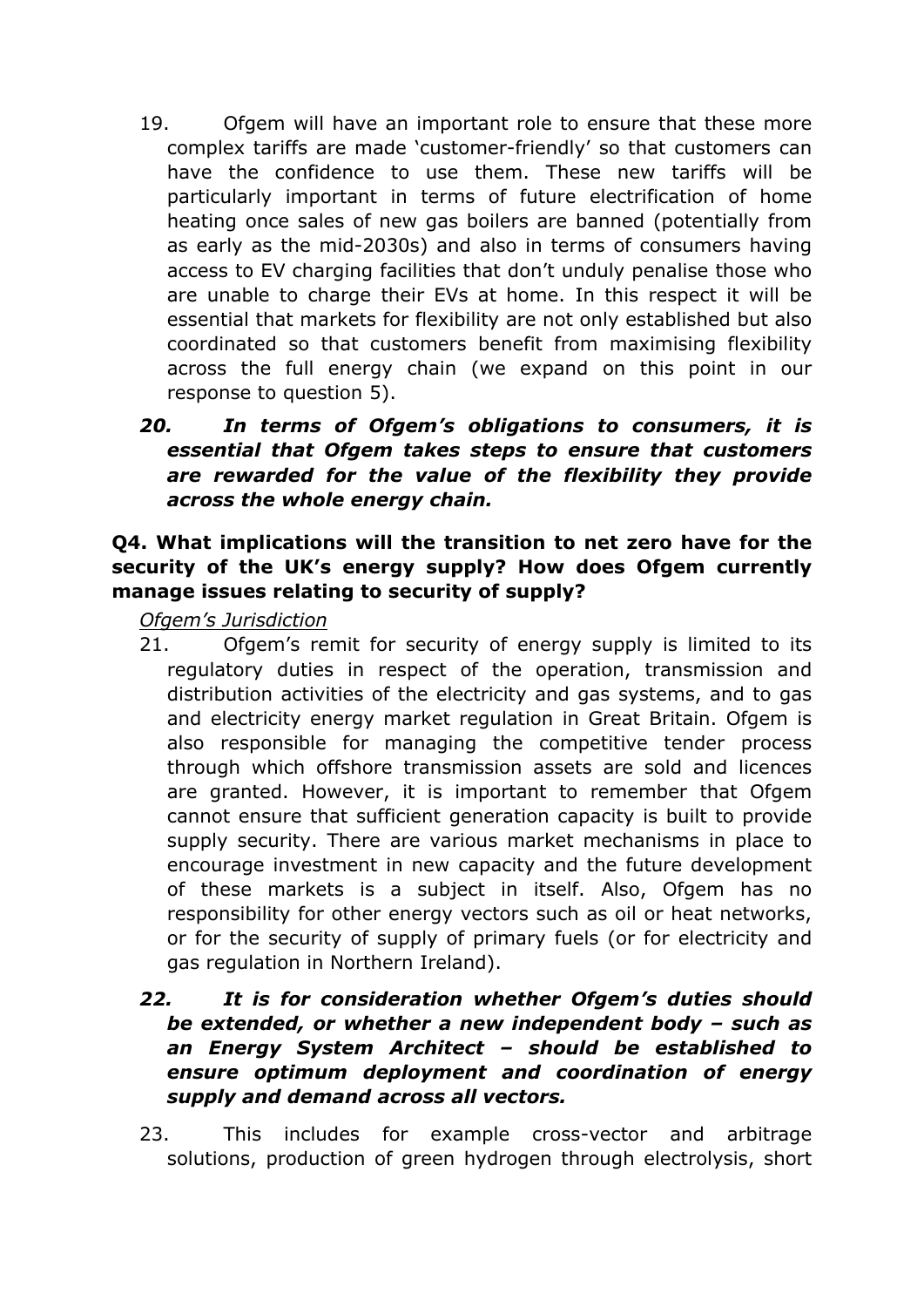and long duration energy storage in various forms, and CCUS (including CCUS associated with blue hydrogen production).

24. The transition to net zero has implications for all energy vectors but in the context of Ofgem's responsibilities, the focus is primarily to ensure that security of electricity supply is not degraded as a consequence of changes in the electricity generation mix (in particular the ongoing displacement of fossil fuel generation by wind and solar PV generation) and as a consequence of potentially much higher electricity demand due to decarbonisation of heat and transport. From a whole energy system perspective, it will be important for Government to ensure that Ofgem's responsibilities for (methane) gas supply, transmission and distribution are extended to cover either a mixed methane / hydrogen or potentially a pure hydrogen system. The technological and market complexities surrounding a future mixed or hydrogen system will need careful consideration in terms of required regulatory functions.

# *Future Electricity System Insights*

- 25. National Grid as the Electricity System Operator (ESO) publishes annually updated Future Energy Scenarios which explore different routes to net zero and their implications for both electricity and gas supply (the former including low carbon technologies such as wind and solar PV, the latter including low carbon fuels such as bioenergy and hydrogen) and for electricity and gas demand (including domestic, commercial, industrial and transport). Distribution Network Operators also produce future energy scenarios which show the anticipated impact on electricity distribution networks of low carbon transition under different scenarios. These supplement 'Long-Term Development Statements' which network operators are required to publish as part of their licence obligations.
- *26. It follows that Ofgem has well-informed, annually updated, sources of information and analysis on which to base its regulatory strategies and polices. In particular, these sources of information are key to Ofgem's assessment of system and network operators' business plans and regulatory settlements.*
- 27. This information will enable Ofgem to approve appropriate base levels of revenue for network operators, along with appropriate incentives to encourage efficient investment and operating costs, high levels of network resilience and performance, and excellent customer service.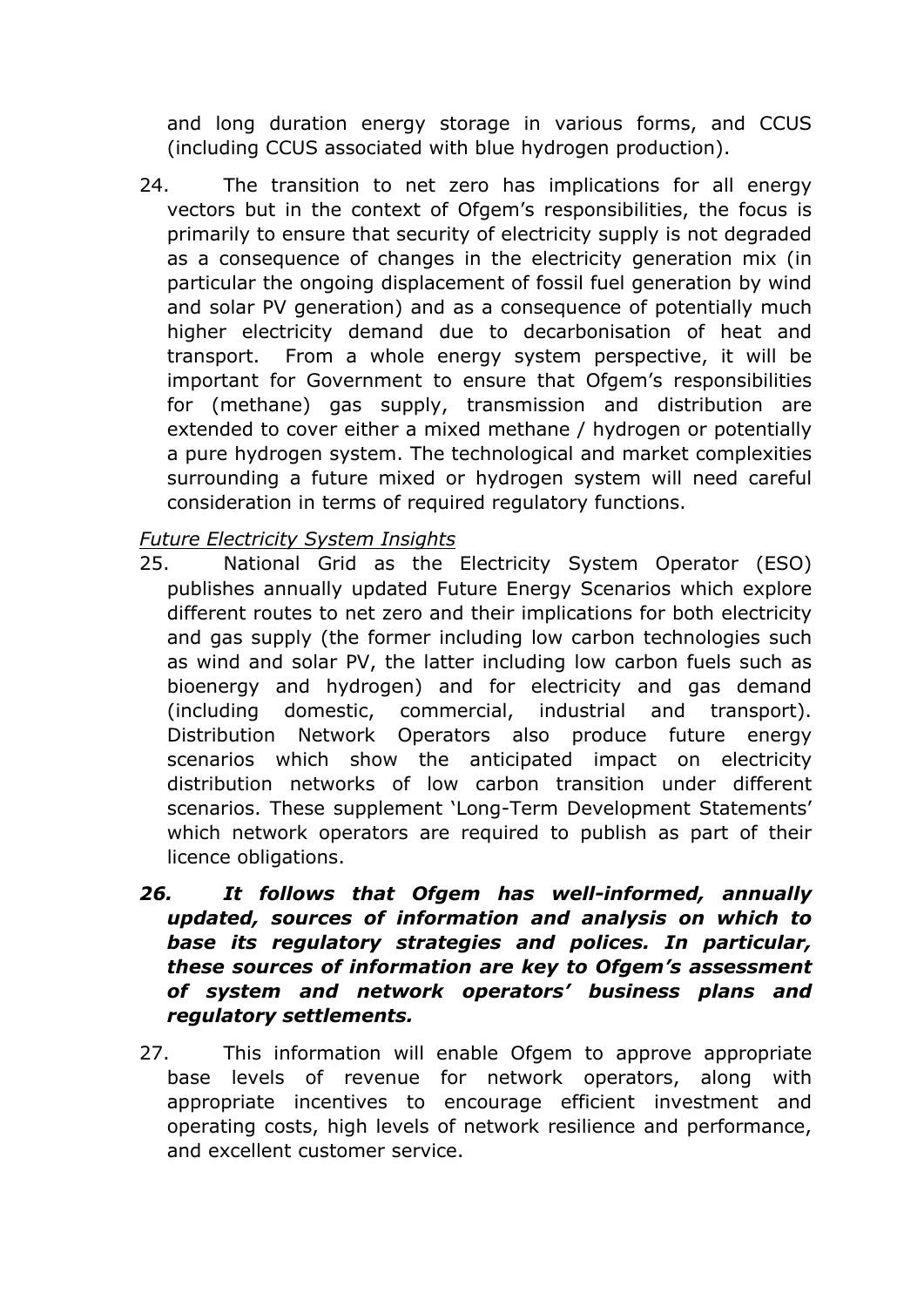### *Licence and Code Obligations*

28. The Electricity Act 1989 requires that electricity transmission and distribution networks are developed and maintained in an efficient, coordinated, and economical manner. A new licence condition (from April 2021) additionally requires licensees to advance the efficient and economical operation of the 'Total System'. In terms specifically of electricity system security of supply, there are two definitive standards: the National Electricity Transmission System Security and Quality of Supply Standard (NETS SQSS) and the Electricity Networks Association Engineering Recommendation ENA EREC P2/7. Transmission licensees, both onshore and offshore, are required by their licences to comply with SQSS in both the planning and operation of the GB transmission system. Distribution licensees are required by a licence condition to plan and develop their distribution systems in accordance with a standard not less than that set out in Engineering Recommendation P2/7<sup>iii</sup>. Importantly EREC P2/7 permits the use of procured flexibility services to meet the required design level of demand restoration criteria and so enables an economic alternative to traditional network reinforcement subject to specified conditions.

#### *Electricity System Balancing*

29. A further aspect of ensuring electricity security of supply is the Balancing Mechanism, in particular 'Residual System Balancing' which is a function performed by the Electricity System Operator (ESO) and entails the acceptance of bids and offersiv from Balancing Responsible Parties to maintain the electricity system in balance in real time – i.e. post gate closure when the commercial balancing process for the half hour period one hour beyond gate closure is completed. In order to further support this function, the ESO can call on a range of ancillary services from (for example) generators, suppliers, aggregators and energy storage operators to provide additional real and/or reactive power or demand response. A particular type of service is that of frequency response which enables the ESO to maintain system frequency within the operational limits of  $+/$ - 0.4% of the nominal 50Hz system frequency under normal operating conditions, and within the statutory limits of +/-1% under most abnormal but credible operating conditions.

# *Emerging Electricity System Operational Challenges*

30. In order to monitor and manage changes in system operating conditions, ESO undertakes an annual assessment of system operability and publishes a System Operability Framework which highlights potential future operability challenges, for example in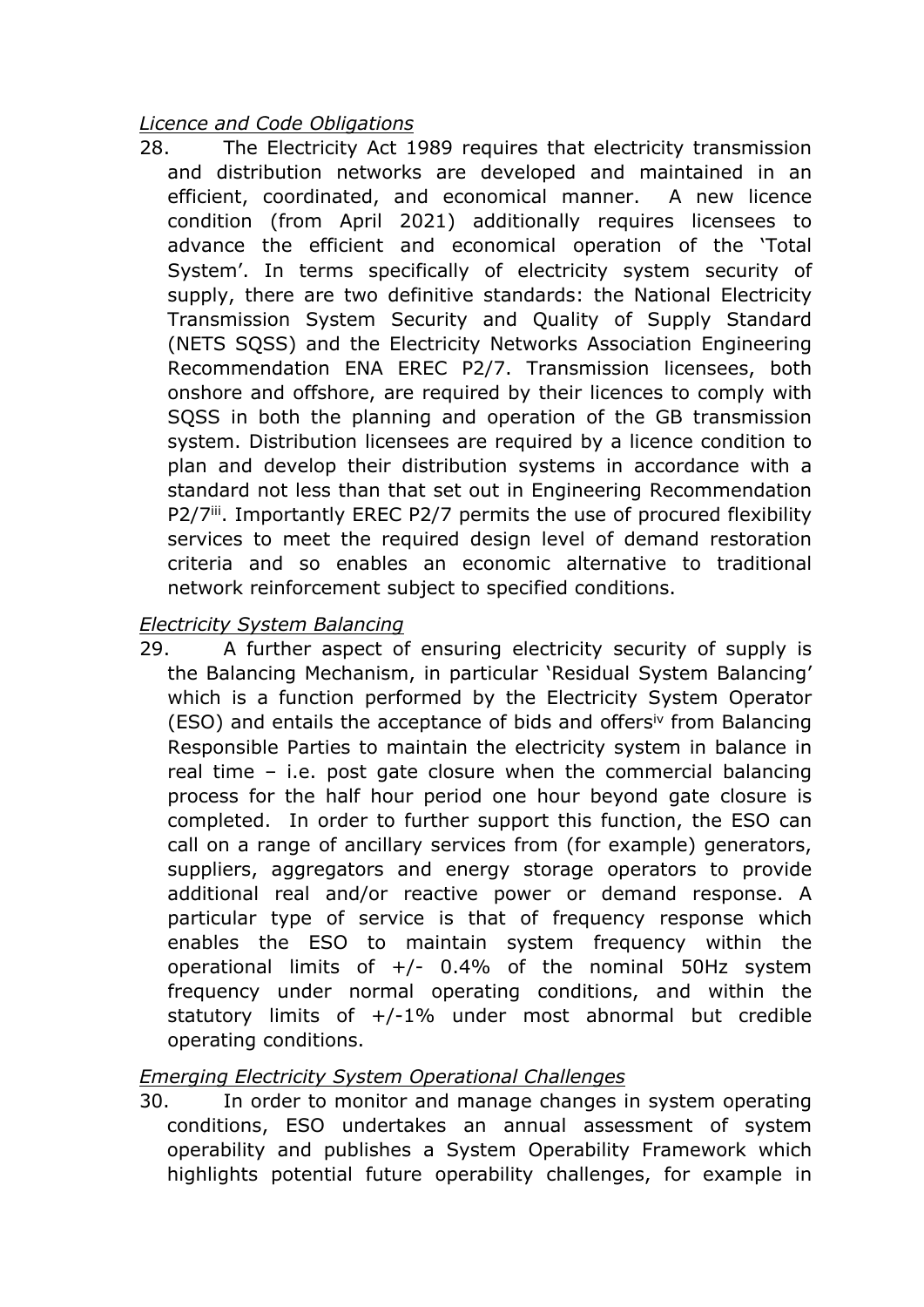terms of maintaining voltage and frequency stability, and resilience to system events such as transmission faults and major losses of infeed.

- 31. Due to the ongoing transition from fossil fuel (typically gas and coal) power stations to renewable sources of electricity generation (principally offshore and onshore wind, solar PV and some biomass) there has been, and will continue to be, an increasing challenge for ESO in maintaining system frequency within the above limits. This is due to an ongoing reduction in system inertia arising from the systematic displacement of 'synchronous' generation associated with traditional gas and coal-fired power stations by asynchronous generation, in particular converterconnected wind and solar generation which is unable to provide inertia to the system which in turn results in a less stable system<sup>v</sup>.
- 32. A consequence is that a transmission fault or loss of infeed (i.e. a generator or interconnector) or even a sudden large change in demand will cause a more rapid rate of change of system frequency. If not contained, this rate of change of frequency would result in major losses of supply and potentially a total system shutdown. To mitigate this risk, the ESO is exploring new forms of frequency response and new sources of inertia. For example, ESO now procures three categories of frequency response:
	- 'Dynamic Regulation' is a service designed to slowly correct continuous but small deviations in frequency and regulate frequency around the target of 50Hz.
	- 'Dynamic Moderation' enables ESO to manage sudden large imbalances between demand and generation, such as due to an erroneous wind forecast, by responding quickly when frequency moves towards the edge of the operational range of +/-0.4%.
	- Dynamic Containment is designed to operate post-fault after a significant frequency deviation (for example due to the loss of a major infeed such as a large generator or interconnector) to deliver a fast-acting frequency response to arrest a rapidly falling frequency.
- 33. As an important contingency, ESO is now exploring new sources of 'Black Start' services to provide the means to reenergise the electricity system should a total or partial shutdown occur. This is particularly pertinent given the reducing numbers of synchronous generation mentioned above which have hitherto been core to 'Black Start' procedures through their ability to establish stable synchronous power islands as part of the system rebuilding process. An innovation project - Distributed ReStart - is currently exploring the feasibility of rebuilding the electricity system 'bottom-up' from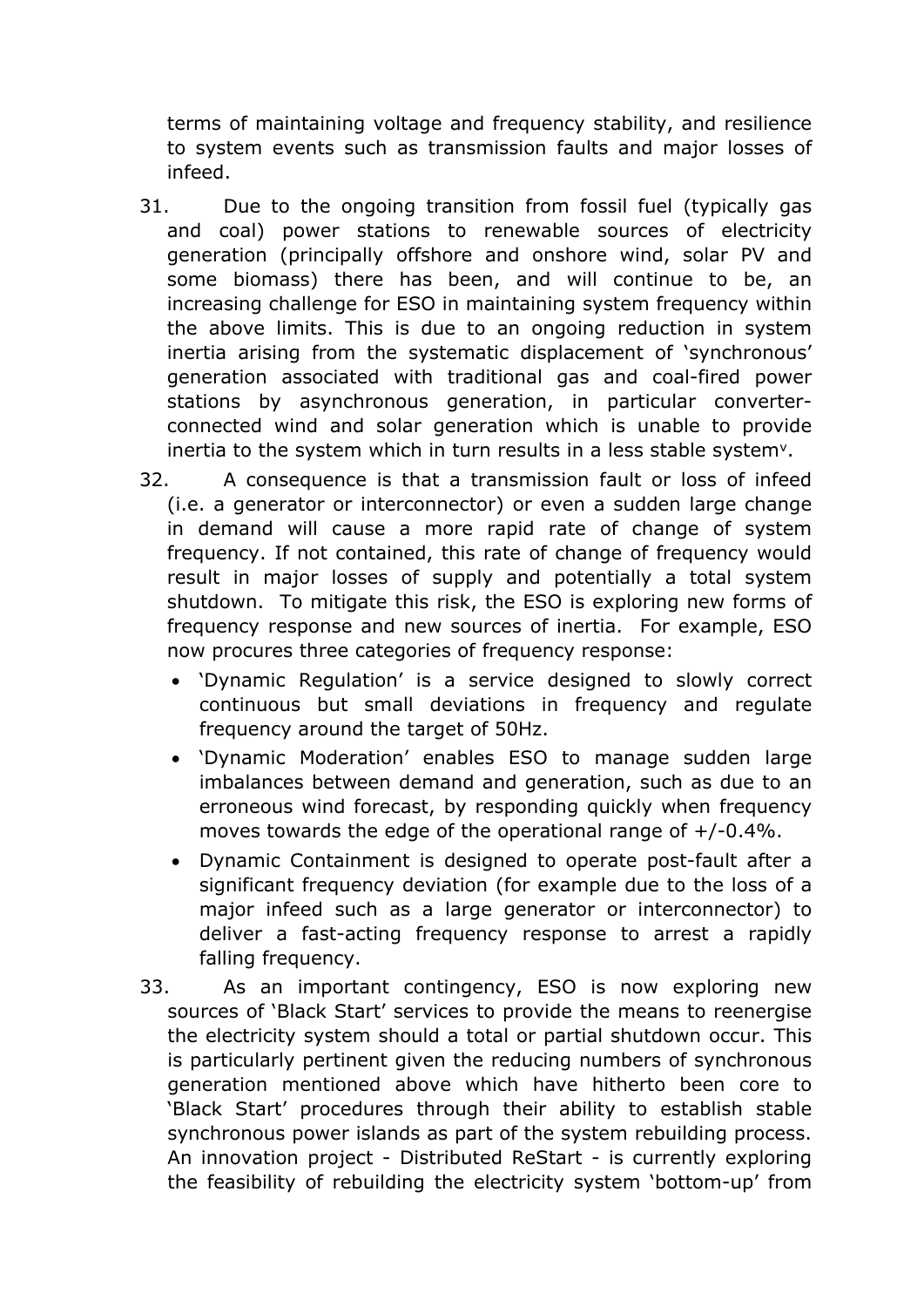distribution systems rather than the traditional approach of 'topdown' from the transmission system.

*DNO-DSO Transition and ESO–DSO Coordination*

34. The Distributed ReStart project mentioned above is just one example of how ESO and DSO's will need to coordinate their activities in future. Distribution networks are increasingly being 'actively' managed as opposed to the largely 'passive' approach to electricity distribution network management that has hitherto prevailed. Far more extensive and granular levels of monitoring of system conditions (through real-time and time-series data – including data from smart meters) is now being undertaken along with Advanced Distribution and Distributed Energy Resource Management Systems (ADMS and DERMS) to maximise network capacity headroom through dynamic load sharing and voltage control, and active management of generation output. This in turn improves network access to further generation, demand and energy storage whilst minimising network losses and improving security of supply. Security of supply is further enhanced through post-fault automatic network reconfiguration, and both pre and post-fault dispatch of flexibility.

# *35. This ongoing DNO-DSO transition is core to the successful integration of Distributed Energy Resources and the electrification of heat and transport, and hence to the achievement of UK's net zero by 2050 ambition.*

- 36. However, a key aspect of the DNO-DSO transition is to establish stronger coordination between ESO and DSO functions. For example, in south-east England, the transmission and extrahigh voltage distribution networks are interconnected, and high levels of weather-dependent generation and a concentration of European interconnectors results in highly variable power flows on both systems. This requires complex data exchanges between the ESO and the DNO (UK Power Networks) control centres in operational planning timescales and in real-time. This ensures robust contingency planning to deal with planned and unplanned outages, and enables constraints on generation export to be minimised by managing reactive and real power flows. The data exchange between the control centres is enabled through real-time data exchange inter-control centre protocol (ICCP).
- 37. *Coordination and integration of ESO and DNO/DSO functions will become increasingly important to ensuring not only security of supply but also in the day-to-day operational management of a net zero compatible electricity system*.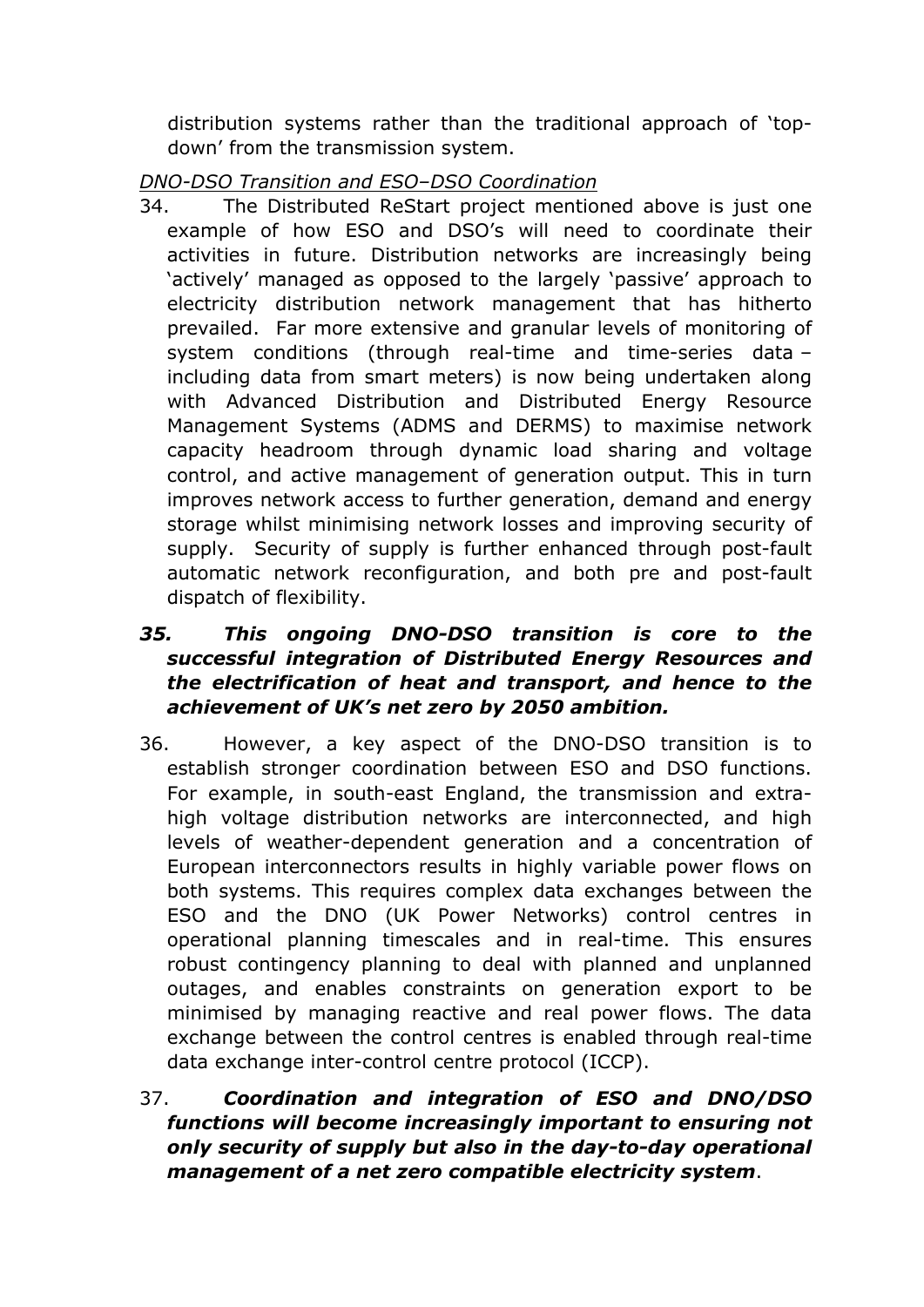- 38. Ofgem and BEIS have issued a public consultation on the Energy Future System Operator which (inter alia) advocates the separation of the ESO and TNO functions of National Grid. At this stage there is no proposal to separate out the DSO functions of Distribution Network Operators (albeit one DNO – UK Power Networks - proposes to establish an Independent Distribution System Operator (IDSO).
- *39. Irrespective of the outcome of the consultation and any future consideration of DNO and DSO role separation, it will be essential for Ofgem to ensure that the development of further 'whole electricity system' functional coordination and integration is not adversely impacted by separation of ownership between ESO, TNO, DNO and DSO businesses.*
- *40. Moreover, the need for functional coordination will necessarily extend to other energy vectors such as gas and heat in order to deliver a net-zero compatible whole energy system.*

*Consequences of Increasing Levels of Low Carbon Generation*

- 41. ESO publishes annual Winter and Summer Outlook reports which highlight any predicted issues around generation margins, including, increasingly, any predicted summer generation surpluses arising from increasing levels of self-dispatching renewables. Such surpluses can be significant from a system balancing and system stability perspective in that they may lead to generator constraint payments and higher system balancing costs, and also reduced levels of system inertia.
- 42. One consequence of a higher reliance on weather-dependent generation, particularly wind and solar PV generation, is the need for greater flexibility in electricity demand and the availability of short-duration energy storage such as batteries. This might well include batteries of electric vehicles which, when plugged-in to their battery chargers, allows charge periods or charge rates to be controlled to provide a form of demand response or even frequency response, which can extend to injecting power into the system with suitable inverter-based EV battery chargers. A further consequence of a higher dependency on wind generation is the need to be able to maintain security of supply in the event of a prolonged period of low wind generation which experience shows can be sustained for several days. An important proviso for sustained security of supply with high levels of dependency on wind generation (as advocated by the Energy White Paper) is that of adequate long-duration energy storage for which there is currently no clear development pathway.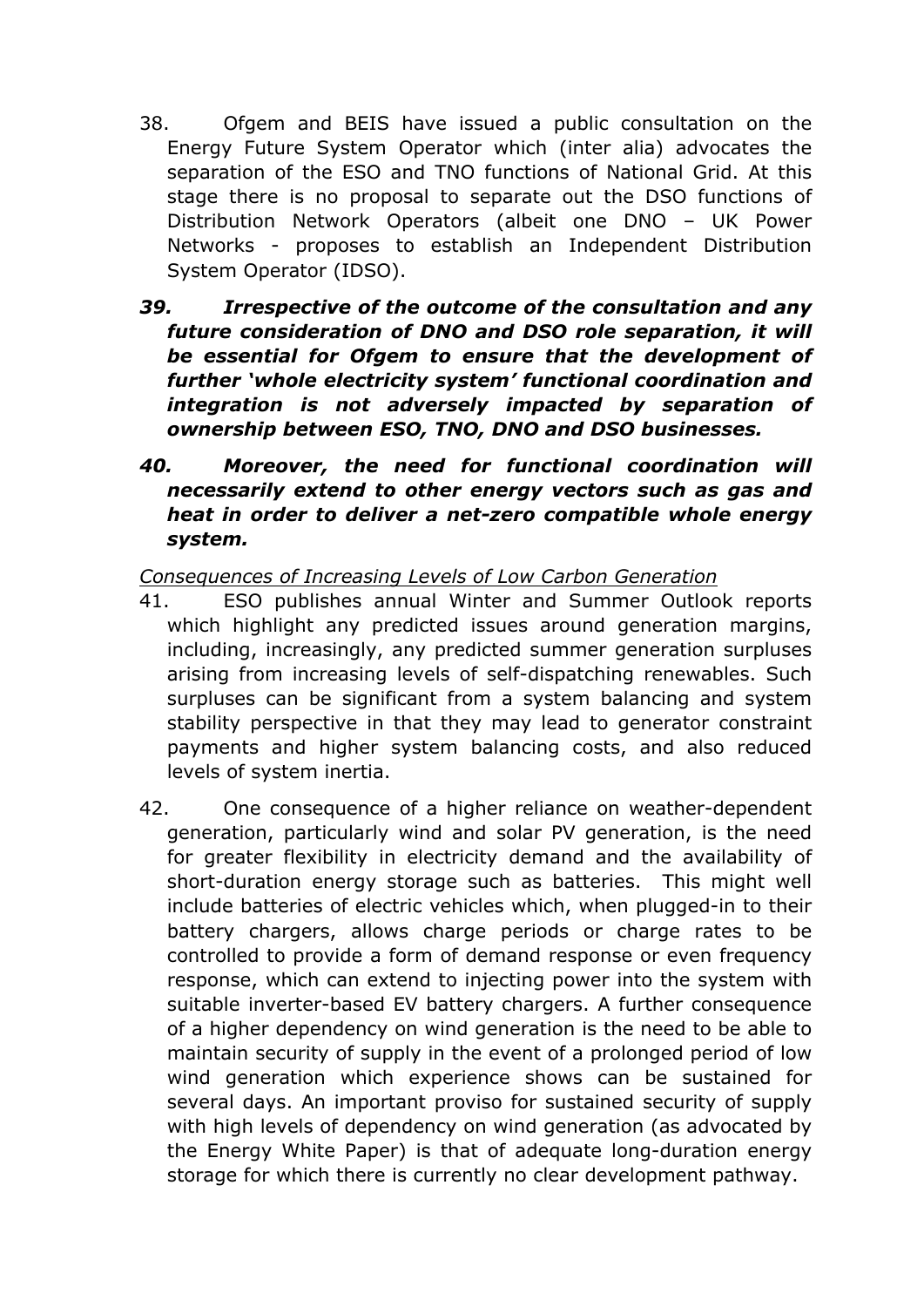#### *Summary*

- 43. In summary, security of electricity supply is assured in through Transmission and Distribution licensees' continued compliance with the requirements of NETS SQSS and EREC P2/7 and through ESO maintaining sufficient system balancing and ancillary services – and through ongoing analysis of emerging system operability issues, including those highlighted by Summer and Winter Outlook Reports, Future Energy Scenarios, and a System Operability Framework.
- 44. *Ofgem therefore has a comprehensive and regularly updated source of information on which to base its regulatory duties. However, it will be important that any gaps identified in terms of available resources, such as the need for long-duration energy storage (which in some forms might fall outside Ofgem's current jurisdiction) are addressed in good time***.**

# **Q5. Is Ofgem's current system of price controls appropriate? Does it provide sufficient incentives to invest in the context of the transition to net zero?**

*Regulatory Approach*

- 43. Ofgem has traditionally applied a system of benchmarking and regression analyses to determine the 'efficient frontier' in respect of network operators. This enabled Ofgem to apply an 'RPI-X' approach to regulation, ensuring a reduction in network charges in real terms, which in turn has driven down costs and improved efficiency of both capital and revenue expenditure (capex and opex). A consequence has been that costs (and hence distribution charges) have fallen whilst quality of supply and customer service has risen markedly since privatisation.
- 44. However, Ofgem now applies a 'RIIO' methodology (revenues determined by innovation, incentives and outputs) for both electricity and gas transmission and distribution which is a more appropriate form of regulation for an energy system in transition. Ofgem has also taken steps to incentivise transmission and distribution companies to consider the combined transmission and distribution impact of network interventions irrespective of which party is undertaking the intervention. This is helpful in promoting 'whole electricity system' efficiency but does not in itself ensure whole *energy* system efficiency; neither does it directly extend to 'beyond the boundary meter' assets; though Ofgem does now promote a 'flexibility first' approach which inevitably embraces beyond the meter assets in delivering demand flexibility.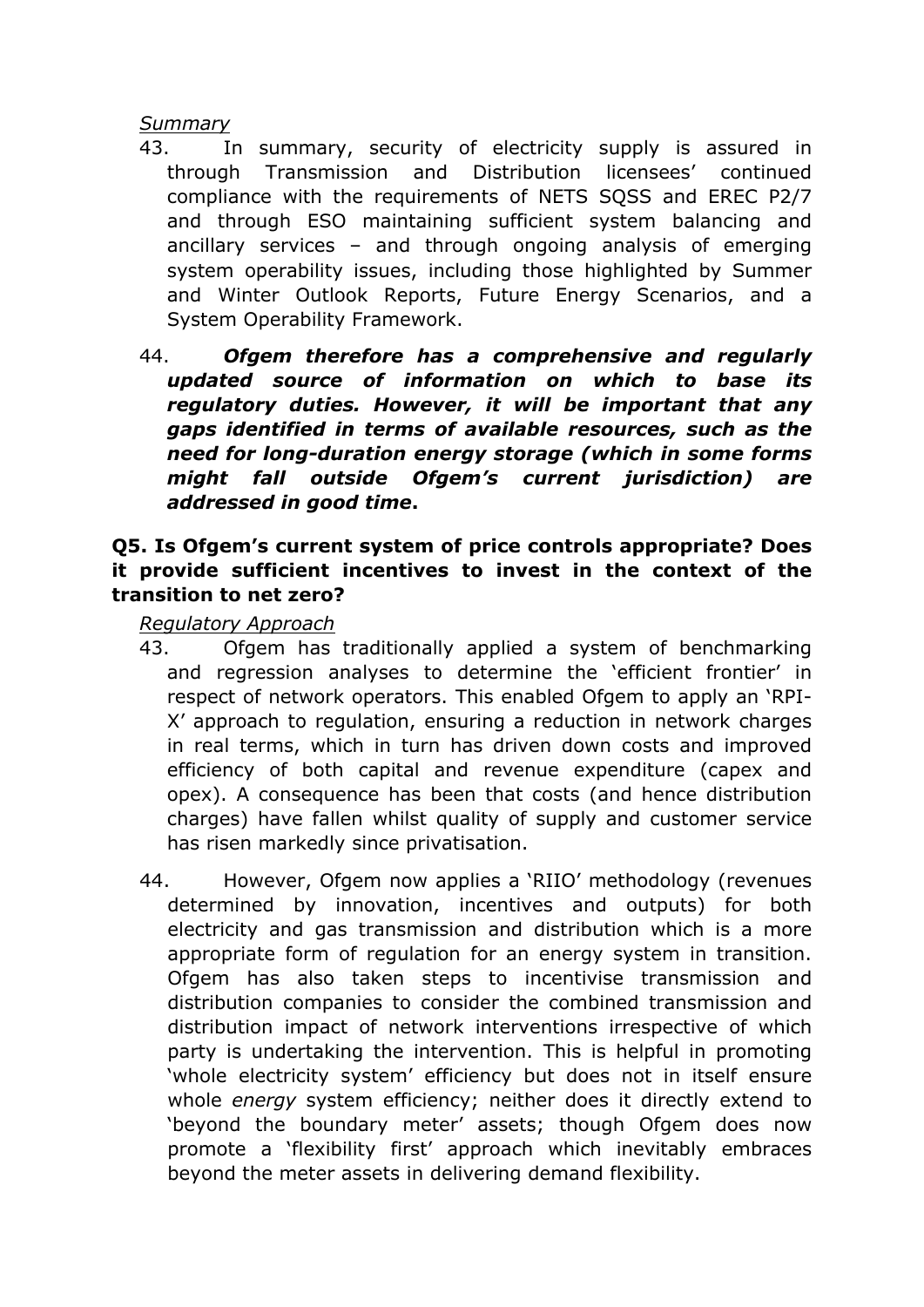*Flexibility-First*

- 45. As a consequence of the focus on innovation is that procurement of flexibility is an option now considered by electricity distribution network operators when undertaking cost-benefit analyses to determine the least cost option in npv terms of ensuring sufficient available network capacity to meet demand. For example, procuring year-on-year increasing levels of flexibility might defer major network reinforcement for several years which is justified provided the present value cost of flexibility procured is less than the discounted cost of major reinforcement. This also helps network operators to optimise the timing of major reinforcement when the rate of demand growth is uncertain. This will be particularly valuable under any credible net zero strategy where demand growth due to electrification of heat and road transport will be very significant but difficult to quantify in terms of timing and location. Network operators are incentivised to adopt a flexibility-first methodology through both the Business Plan Incentive (BIP) whereby network companies can earn a reward or be penalised based on Ofgem's assessment of their submitted business plans, and also the Totex Incentive Mechanism (TIM) by which savings in network expenditure (capex or opex) are shared between company shareholders and customers.
- 46. However, whilst these incentives certainly encourage efficient investment, it will be important in the context of net zero to ensure this results neither in 'short-termism' in network investment nor an unmanageable ramp-up of investment in future years once the flexibility option is fully exploited and demand continues to grow – possibly at an accelerating rate (for example following 2030 when the ban on sales of new petrol and diesel cars and vans is introduced, and possibly from the mid 2030's if a ban on sales of new domestic gas boilers is introduced). A further important consideration in the context of a flexibility-first policy is that flexibility should be considered from a whole system perspective. In particular, with increasing levels of weather-dependent generation, the need for enhanced system balancing and frequency response services will place a higher overall market value on flexibility. It might then be that relying on flexibility solely to manage network constraints will prove inefficient and even unsustainable from a whole energy system perspective.
- 47. *It will be important to optimise procurement and dispatch of flexibility to capture its full value across the whole of the energy supply chain – i.e. in terms of maximising the utilisation of renewable, but weather*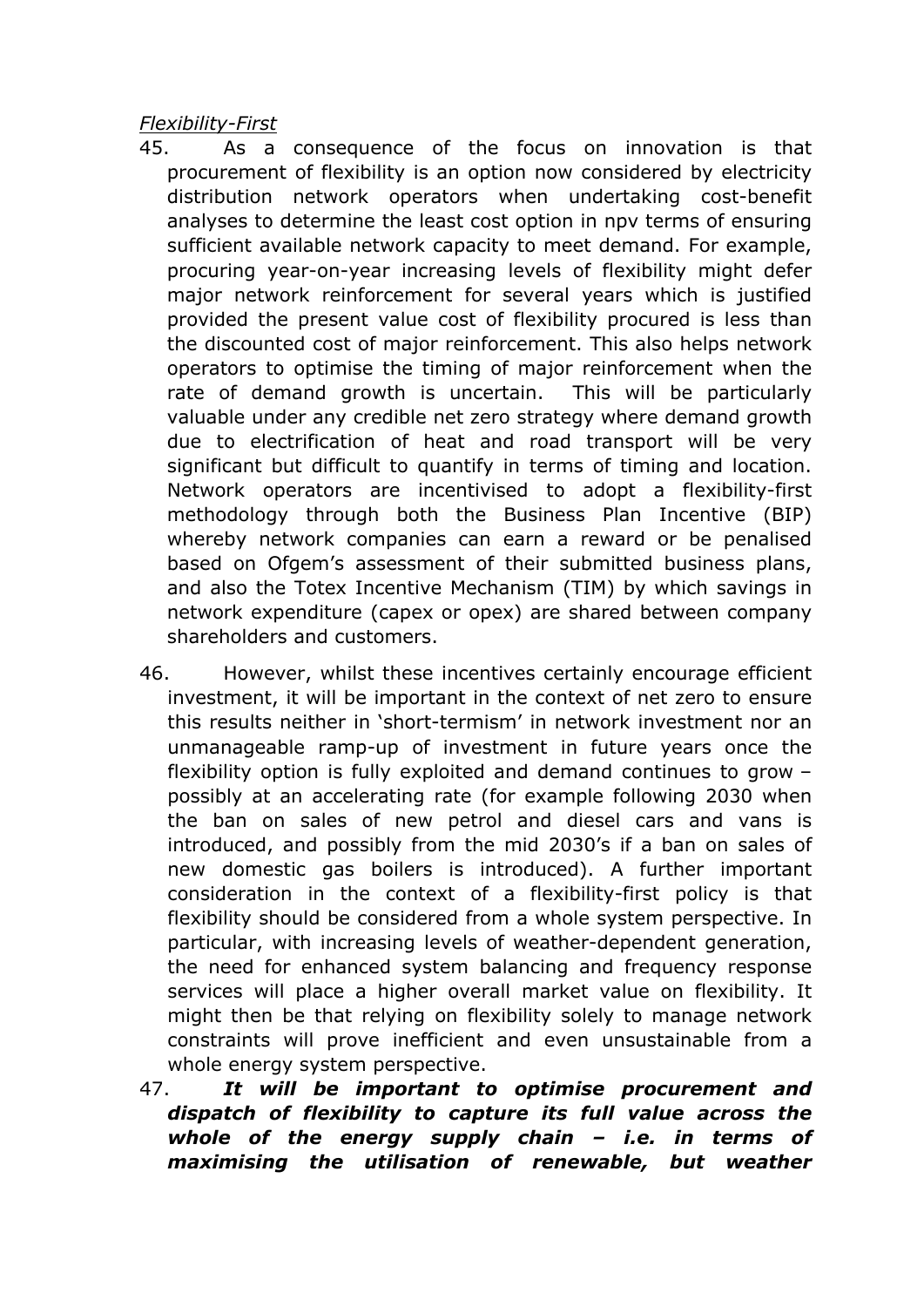*dependent, sources of generation to supply demand, and by optimising network power flows to limit the need for investment in further capacity. It will also be important to ensure that contracted flexibility providers and customers who flex their demand in respond to tariff price signals are rewarded accordingly.*

# *Dealing with Uncertainty*

- 48. Given the inherent uncertainty in the scale and timing of future network investment to address demand growth (and also, to an extent, growth in distributed resources such as generation and energy storage) there is a need for appropriate 'uncertainty mechanisms' which effectively permit periodic 'reopeners' of revenue control settlements as greater clarity emerges over the need for load-related investment*.*
- 49. *It will be important, especially in the context of RIIO-ET2 (currently effective until March 2026) and RIIO-ED2 (effective from April 2023 until March 2028) that transmission and distribution network companies (respectively) are appropriately incentivised to invest in 'low carbon transition-ready' networks*.
- 50. Whilst this carries some risk of investment ahead of actual need it is much less likely to result in stranded investment given the anticipated overall growth in electricity consumption and peak demand.
- 51. *Failing to invest in readiness for low carbon transition is likely to result in piecemeal investment in electricity transmission and distribution inconsistent with the obligation to develop an efficient, coordinated and economic whole electricity system*. *As well as higher system charges, such an approach might also result in delays in connections of low carbon technologies.*

# *Network Use of System and Access Charging*

52. Ofgem has conducted both a Targeted Charging Review and a Significant Code Review in respect of network charges. The former dealt with 'residual' charges (associated with the ongoing costs of operating and maintaining the network, including costs of non-load related refurbishment and asset renewal); the latter (yet to be concluded) has considered the network costs in respect of 'forward looking and access' charges (associated with the costs of loadrelated reinforcement and network connections).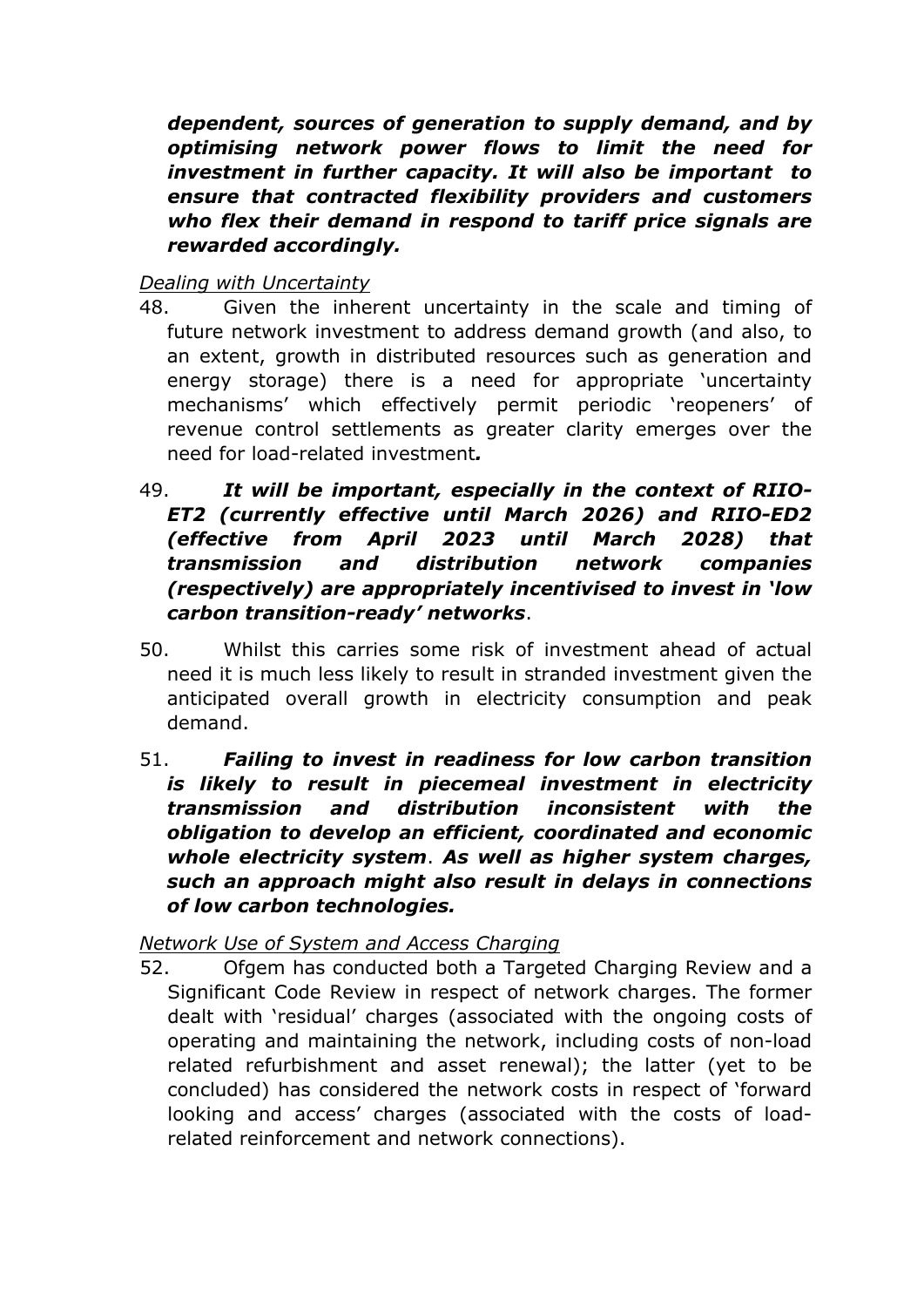#### *Residual Charges*

53. In its consideration of residual charges, whilst the objective has been to ensure cost-reflectivity, Ofgem has been particularly mindful of the effect of any changes on low income or vulnerable customers. Of the numerous options considered (and consulted on) it has decided (inter alia) that network residual charges should be recovered through fixed (rather than volume-related) charges. Ofgem's view is that a single domestic band, with equal residual charges for all domestic consumers, provides a reasonable balance between the different electricity usage of domestic consumers, including vulnerable groups, across the usage levels. For nondomestic customers, Ofgem's view is that a banded fixed charge arrangement removes existing distortions, while appropriately balancing equity across bands with equality among relatively similar users within them.

#### *Forward-Looking and Access Charges*

- 54. In the case of forward-looking and access charges, Ofgem has considered how best to equitably share costs between existing and new customers (and customers whose increasing electricity demand gives rise to a need for network reinforcement) and hence how best to improve locational accuracy of distribution charges to better reflect the impact that network users have on network costs. Ofgem's view is that the current method of charging new customers (or customers increasing their maximum demand) for a portion of any upstream costs of reinforcement (beyond the assets solely associated with the customer's connection) does not give an effective locational signal in many cases. Moreover, Ofgem believes the current arrangements hinder the efficient development and investment in distribution networks. While other factors such as uncertainty around the ability to recover sunk investment will also have an influence, they contribute to DNOs taking an incremental and reactive approach to reinforcement as the means of facilitating new connections, rather than investing in light of anticipated wider network needs.
- 55. In light of the above, Ofgem's 'minded to' position is to move towards a shallower connection charging regime but with stronger locational use of system charges (based on long-run marginal costs). This should help ensure that new customers connecting to the network are not subject to a portion of upstream network reinforcement charges (which might in some cases be very high if the existing network is operating close to its limits) but will be subject to local use of system charges which will reflect the long-run marginal cost of meeting demand in that part of the system. The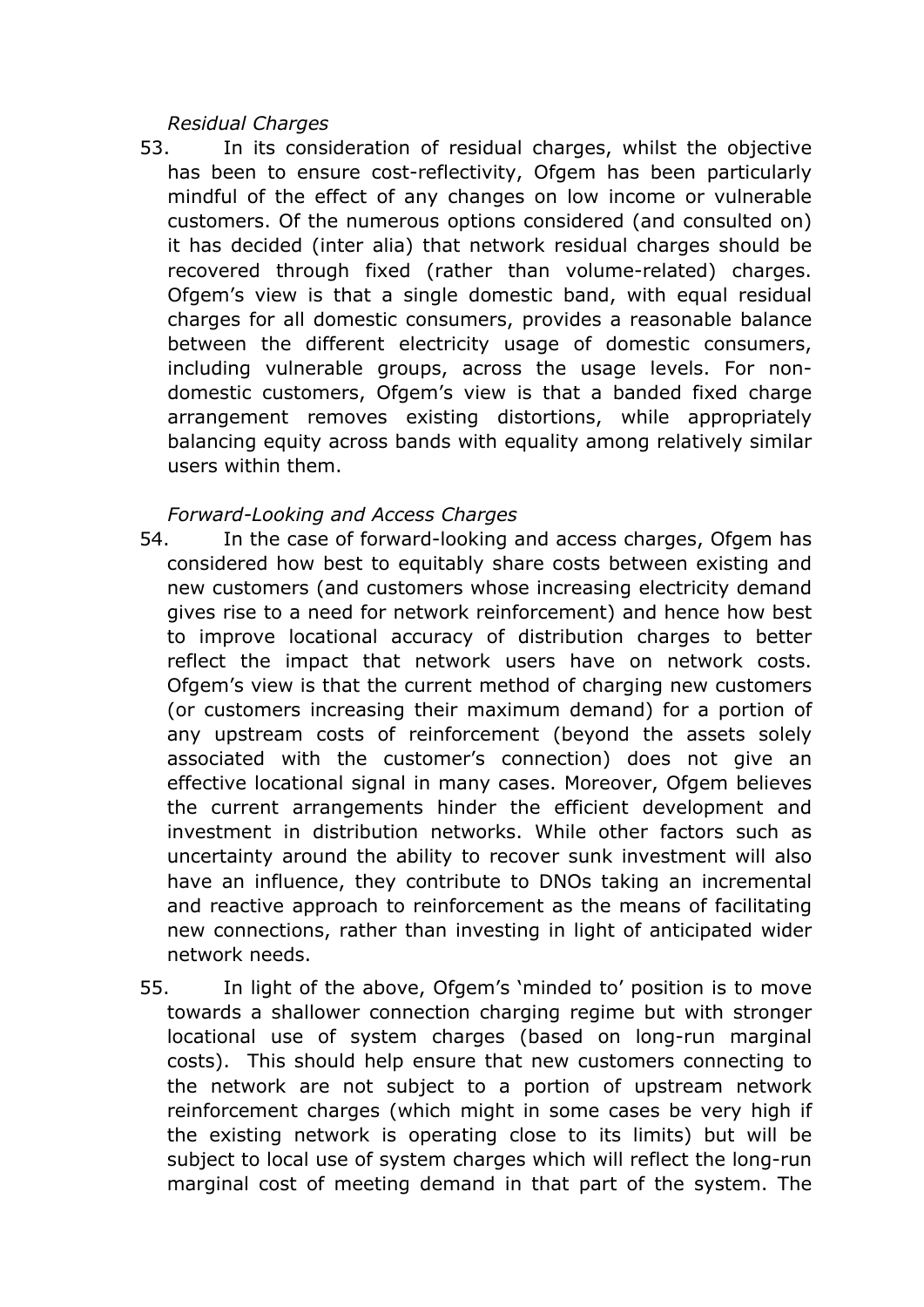increased socialisation of costs associated with a new or increased capacity connection should help ensure DNOs take a more holistic approach when a new or increased capacity connection triggers network reinforcement. However, there could be downsides: for example generators who currently are often happy to accept a curtailment clause in their connection agreement in return for a faster and cheaper connection, might in future be less willing to do so if they do not have to contribute to upstream reinforcement costs.

56. *It will be essential for Ofgem to continue to carefully monitor the impact of its decisions on residual and forwardlooking and network access charges and the extent to which they are supporting the energy transition by encouraging energy resources such as distributed renewable generation and energy storage, and new large power connections such as EV charging hubs, to locate where they are most needed from both an electricity system and customer perspective.*

*Emerging Priorities*

- 57. An increasingly important consideration for network companies and Ofgem, in terms of system security, is resilience to cyber-attacks. The essential digitalisation of electricity infrastructure monitoring and control systems will inherently enhance the cyber security risk. Examples of digitalisation include Advanced Distribution and Distributed Energy Resource Management Systems (ADMS and DERMS), increased interconnection of DNO and ESO control centre functions, and wider digitalisation of energy market mechanisms.
- 58. *Given the 'critical infrastructure' status of the electricity and wider energy system it will be essential that companies are incentivised (if not mandated) to invest in adequate cyber security measures.*
- 59. A further consideration is the effect of climate change. Whilst the global pursuit of net zero will abate (and hopefully eventually halt) the rate of global temperature rise, the measures will be insufficient to prevent increasingly frequent incidences of severe and unusual weather patterns. Meteorological studies have identified changes in the Jet Stream which have already led to 'weather blocking' events meaning that extreme or unusual weather conditions may persist over prolonged periods. It also means that we are likely to sometimes experience periods of consecutive days when wind speeds across The British Isles are unusually low potentially leading to a deficit in generation output. Hotter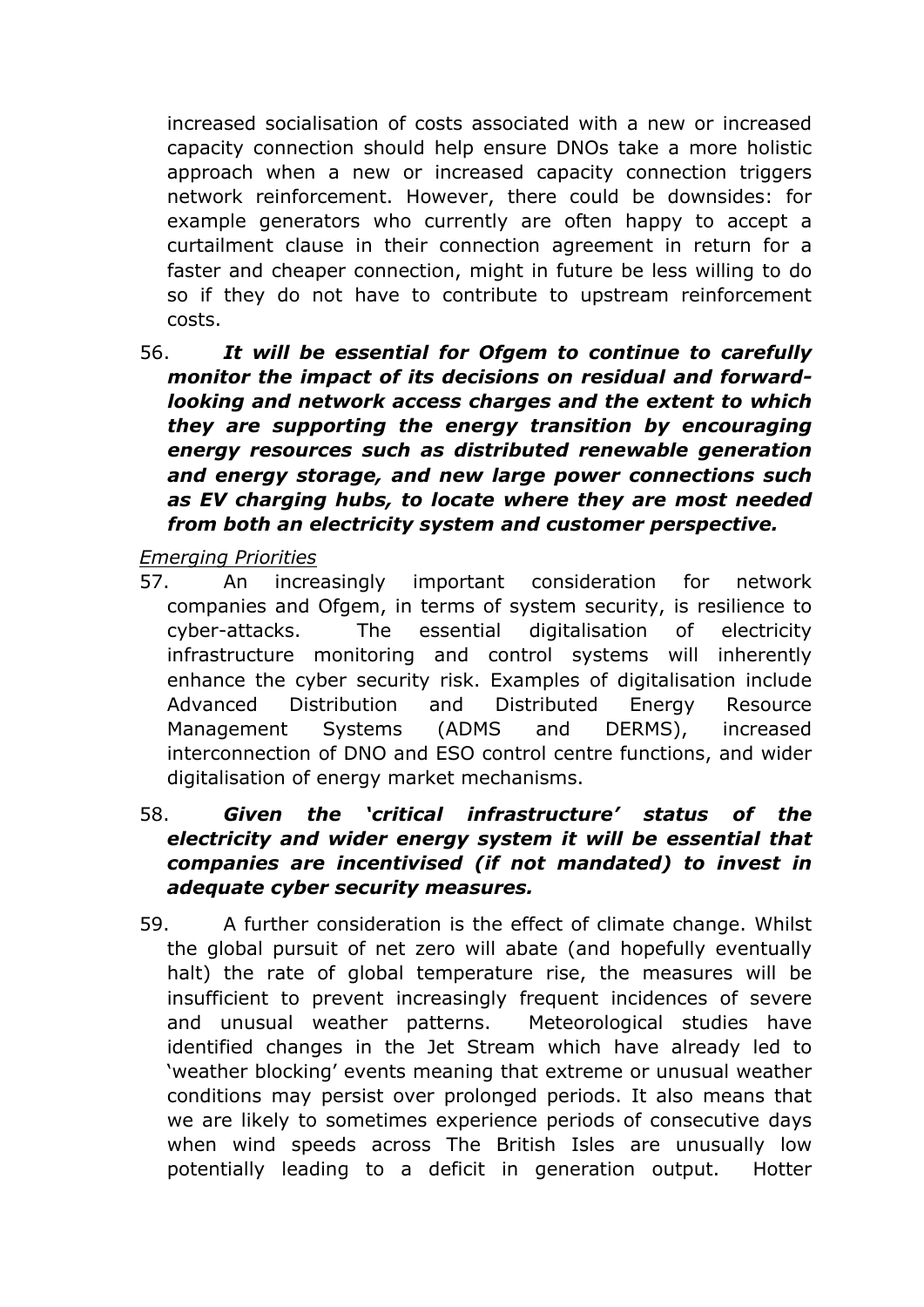summers will reduce plant ratings whilst increasing demand from air cooling. This will be a significant challenge for summer-peaking networks serving central business districts such as Central London and other major cities. Further weakening of the Gulf Stream will also lead to colder winters meaning that demand due to electrification of heating will increase winter peak demand. Whist network operators have taken some steps to increase resilience to weather storms, more will need to be done to prepare for the more extreme and prolonged weather patterns we can expect in future – even if global temperature rise is constrained to 1.5 deg.C.

- 60. *It follows that transmission and distribution networks will require targeted investment to improve resilience to weather storms and flooding (coastal and fluvial) and also to prepare their networks for unusually high summer and winter peak demands. It will therefore be important for Ofgem to recognise such investment as not only prudent, but essential, and allow appropriate provision in their assessment of companies' regulatory revenues.*
- 61. Finally, the transformative nature of the fast-evolving energy system will require an increase in both traditional engineering skills and new commercial and technical skills*.*
- 62. *It will be important for regulated companies to develop robust recruitment, staff development, and succession planning initiatives, and for Ofgem to acknowledge that these are essential investments in our future capability to operate and manage an increasingly complex energy system in an efficient, coordinated and economic way. Such investments must therefore be adequately supported by regulated revenues and not considered as inefficient or discretionary costs.*

**Q6. Is the current system of governance for the UK energy market appropriate to secure the transition to net zero? What improvements could be made and what role should Ofgem play?**

63. The current form of code governance is not sustainable in the context of a need for transformative change and a more integrated cross-vector approach to industry code governance. Ofgem and BEIS have published a consultation on the 'Design and Delivery of the Energy Code Reform' (closing date 28 September 2021) and we shall reserve the bulk of our comments for our response to that consultation. We would however particularly cite the Future Power Systems Architecture Programme Phase 3 reports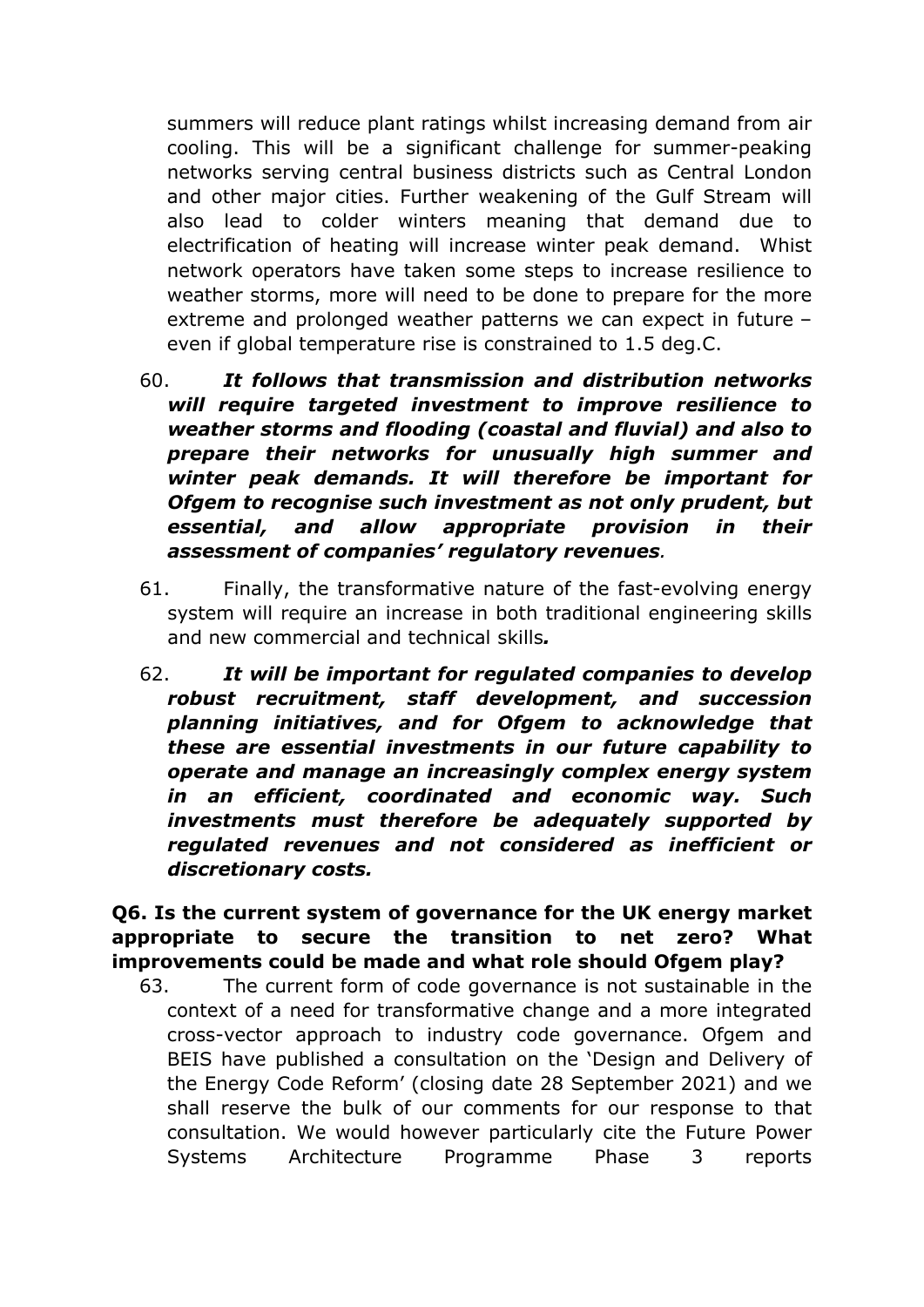[https://es.catapult.org.uk/news/fast-track-to-britains-future-power](https://es.catapult.org.uk/news/fast-track-to-britains-future-power-system-2/)[system-2/](https://es.catapult.org.uk/news/fast-track-to-britains-future-power-system-2/).

64. *In particular the 'Fast Track to Britain's Future Power System Synthesis Report' promotes the concept of 'Enabling Frameworks' as a new agile and more dynamic form of energy system governance far better suited to the transformation of the energy system now required to deliver net zero.*

**Q7. Are Ofgem's duties and powers appropriate and sufficiently clearly defined? Do Ofgem's objectives conflict and, if so, how should any conflicts be managed?**

- 65. Whilst Ofgem's duties are well defined and generally consistent with an economic transition to net zero for the energy system, it would seem appropriate to consider how its duties might be helpfully modified or extended to make net zero a primary objective in respect of energy supply and demand. This would enable Ofgem to consider the activities of regulated parties necessary for the achievement of net zero as an imperative when assessing their economic benefit. For example, it would be helpful in Ofgem's consideration of the economic justification for anticipatory investment by electricity network operators in preparing for higher system demand arising from electrification of heating and transport, and in accommodating increased levels of distributed energy resources such as distributed generation and grid-connected energy storage.
- 66. *Effective targeted anticipatory investment in the electricity system should ultimately result in a more efficient, coordinated and economic (and hence more affordable) system than one developed incrementally in a piecemeal fashion*.
- 67. However, given the Government's new Hydrogen Strategy, it will be important that Ofgem's duties and powers in relation to gas transmission and distribution are consistent with the need for the necessary gas network investment to safely accommodate a methane / hydrogen fuel mix (up to 20% hydrogen is currently envisaged). Domestic and other gas appliances will need to be either replaced or adapted to safely accommodate a methane / hydrogen mix and to provide similar levels of performance to that of a pure methane appliance (noting that hydrogen carries less energy per volume than methane).
- 68. *Ofgem should also have a specific duty to support low income and vulnerable customers in their transition to low*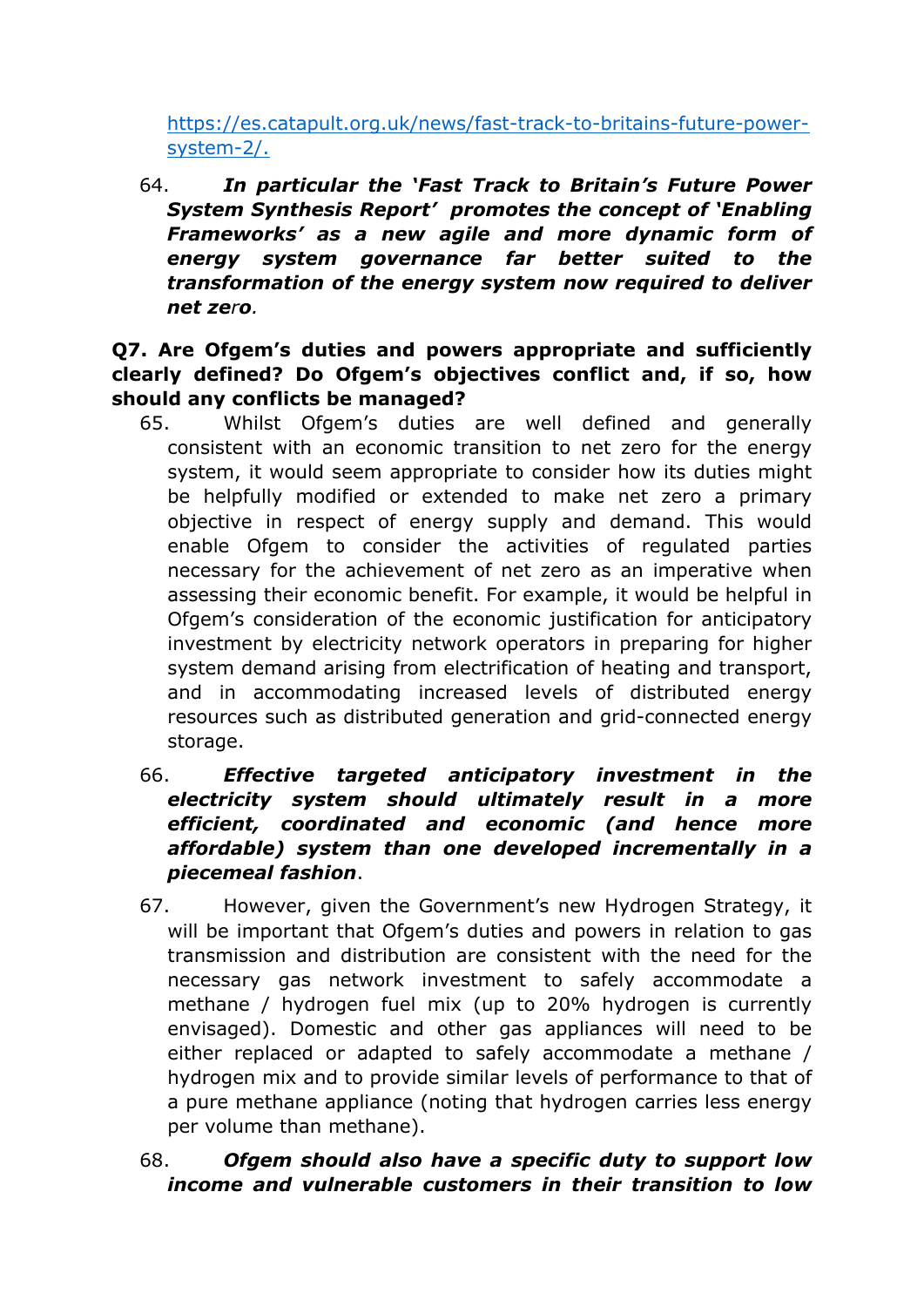*carbon forms of energy: for example in terms of mitigating the impact on their energy bills in converting to electric domestic space and water heating, helping them meet the costs of gas appliance conversion to accommodate a methane/hydrogen fuel mix, and supporting their investing in energy efficiency measures such as improved home thermal insulation.*

### **Q8. Is Ofgem's relationship to Government and Parliament appropriate? Are there issues related to the split of responsibilities, transparency or accountability**

69. We have no comment at this stage other than to say that the outcome of the two joint BEIS / Ofgem consultations: 'The Energy Future System Operator' and the 'Design and Delivery of the Energy Code Reform' consultations may have implications for Ofgem's relationship to Government and Parliament depending on which of the proposed possible models are implemented.

# **Q9. How does Ofgem compare to similar bodies internationally? What lessons can be drawn from the experience of other countries or jurisdictions?**

- 70. It is not possible to make general comparisons between energy regulators in different countries. As the UK was one of the first countries to pursue a policy of privatising state utilities it, by necessity, also led the way in establishing regulatory practice. It has therefore been used as a case study by other countries.
- 71. In the more specific area of encouraging innovation in regulated monopolies some comparisons are possible. Ofgem is a member of the Council of European Energy Regulators<sup>vi</sup> which has published a series of reports on this subject. For example, in 2020 it published a 'Status Review Report on Regulatory Frameworks for Innovation and Security of Supply in Gas Transmission Infrastructure'<sup>vii</sup>. These reports show that Ofgem is generally amongst the more proactive regulators in terms of incentivising innovation.
- 72. Ofgem's first moves to encourage innovation date back to 2005 and it has built on these in subsequent price control reviews. Ofgem should now be encouraged to ensure that their future policies on innovation take a more 'whole systems' approach wherever opportunities arise.
- 73. It will also be important for Ofgem to continue to benchmark itself against other energy regulators and benefit from observed successful regulatory interventions and market mechanisms.